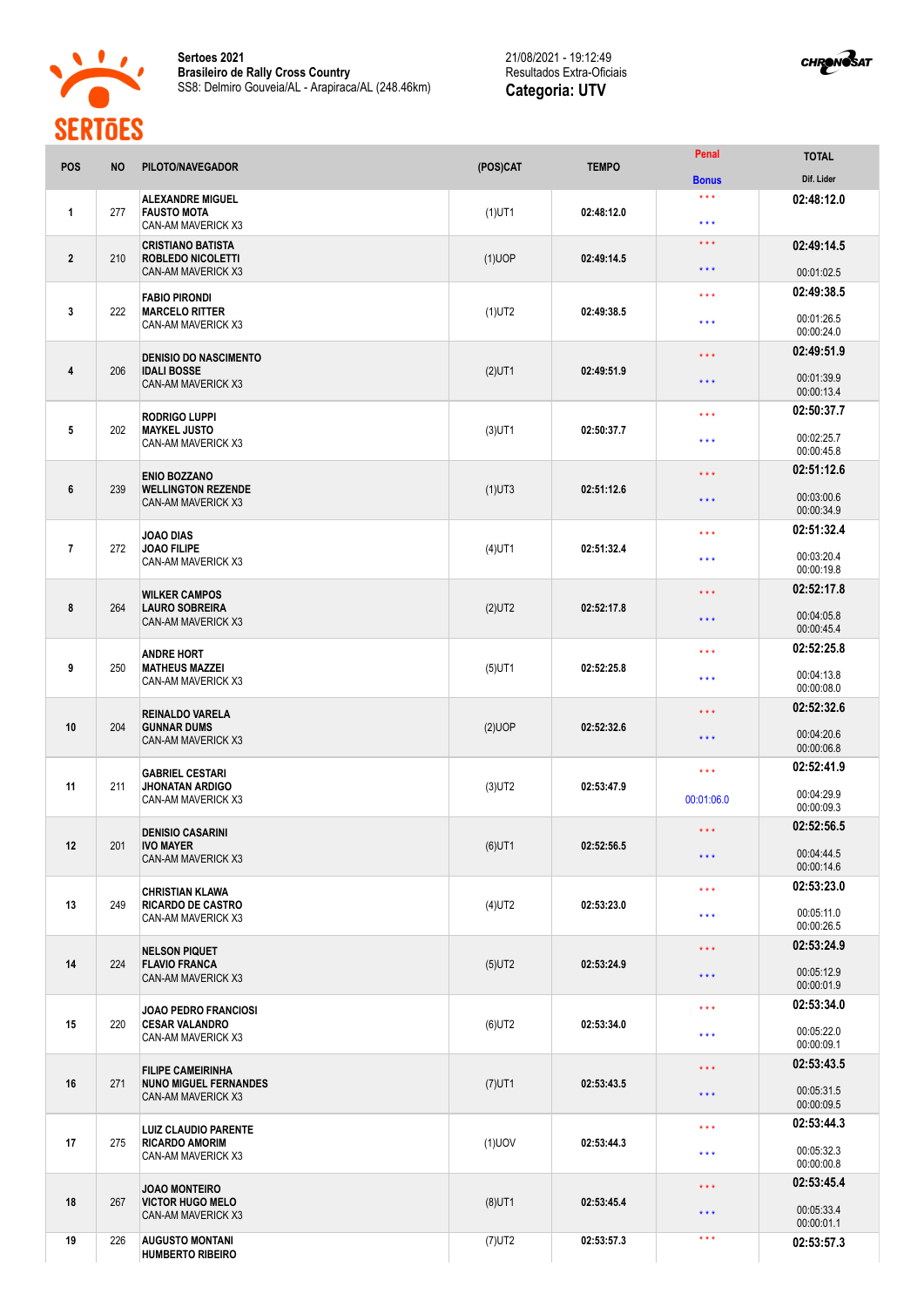|    |     | CAN-AM MAVERICK X3                                         |            |            |                         |                          |
|----|-----|------------------------------------------------------------|------------|------------|-------------------------|--------------------------|
|    |     |                                                            |            |            | ***                     | 00:05:45.3<br>00:00:11.9 |
|    |     | <b>GUILHERME BENCHIMOL</b>                                 |            |            | * * *                   | 02:54:03.4               |
| 20 | 218 | <b>DANIEL SPOLIDORIO</b><br><b>CAN-AM MAVERICK X3</b>      | $(8)$ UT2  | 02:54:03.4 | $\star$ $\star$ $\star$ | 00:05:51.4<br>00:00:06.1 |
|    |     | <b>CASEY CURRIE</b>                                        |            |            | $\star$ $\star$ $\star$ | 02:54:07.7               |
| 21 | 278 | <b>SEAN LAXON</b><br>POLARIS RZR PRO XP                    | $(9)$ UT1  | 02:57:33.7 | 00:03:26.0              | 00:05:55.7<br>00:00:04.3 |
|    |     | <b>MARCOS FINATO</b>                                       |            |            | * * *                   | 02:54:14.3               |
| 22 | 252 | <b>GUILHERME HOLANDA</b><br>CAN-AM MAVERICK X3             | $(2)$ UOV  | 02:54:14.3 | $\star \star \star$     | 00:06:02.3<br>00:00:06.6 |
|    |     | <b>PEDROQUEIROLO</b>                                       |            |            | 00:02:00.0              | 02:54:52.9               |
| 23 | 260 | <b>GUILHERME TROMBINI</b><br>CAN-AM MAVERICK X3            | $(3)$ UOP  | 02:52:52.9 | $\star\star\star$       | 00:06:40.9<br>00:00:38.6 |
|    |     | <b>RICARDO GALLI</b>                                       |            |            | 00:01:00.0              | 02:55:04.6               |
| 24 | 259 | <b>ARTHUR GOMES CARNEIRO</b><br><b>CAN-AM MAVERICK X3</b>  | $(2)$ UT3  | 02:54:04.6 | $\star$ $\star$ $\star$ | 00:06:52.6<br>00:00:11.7 |
|    |     | <b>DIOGO DE MESQUITA</b>                                   |            |            | * * *                   | 02:55:12.2               |
| 25 | 234 | <b>DECO MUNIZ</b><br><b>CAN-AM MAVERICK X3</b>             | $(9)$ UT2  | 02:55:12.2 | $\star \star \star$     | 00:07:00.2<br>00:00:07.6 |
|    |     | <b>ARNALDO MONTEIRO</b>                                    |            |            | * * *                   | 02:55:41.5               |
| 26 | 279 | <b>NUNO MORAIS</b><br><b>CAN-AM MAVERICK X3</b>            | $(3)$ UOV  | 02:55:41.5 | $\star \star \star$     | 00:07:29.5<br>00:00:29.3 |
|    |     | <b>LEANDRO FRACASSI</b>                                    |            |            | $\star\star\star$       | 02:55:55.8               |
| 27 | 253 | <b>EDU COSTA</b><br>CAN-AM MAVERICK X3                     | $(3)$ UT3  | 02:55:55.8 | $***$                   | 00:07:43.8<br>00:00:14.3 |
|    |     | <b>JOSE RUFINO NETO</b>                                    |            |            | $\star\star\star$       | 02:56:08.0               |
| 28 | 221 | <b>JOSE ARISTOTELES FIUZA</b><br><b>CAN-AM MAVERICK X3</b> | $(4)$ UOP  | 02:56:08.0 | $\star \star \star$     | 00:07:56.0<br>00:00:12.2 |
|    |     | <b>OTAVIO SOUZA LEITE</b>                                  |            |            | * * *                   | 02:56:13.9               |
| 29 | 225 | <b>WLADIMIR GRUNENBERG</b><br>CAN-AM MAVERICK X3           | $(10)$ UT2 | 02:56:13.9 | $***$                   | 00:08:01.9<br>00:00:05.9 |
|    |     | <b>ALEX BUCHHEIM</b>                                       |            |            | ***                     | 02:56:15.2               |
| 30 | 237 | <b>MIGUEL FALCAO</b><br><b>CAN-AM MAVERICK X3</b>          | $(4)$ UOV  | 02:56:15.2 | $***$                   | 00:08:03.2<br>00:00:01.3 |
|    |     | <b>RAFAEL CASSOL</b>                                       |            |            | $\star\star\star$       | 02:56:54.5               |
| 31 | 261 | <b>MINAE MIYAUTI</b><br>GIAFFONE EXO NB-HYBRID             | $(1)$ UEX  | 02:56:54.5 | $***$                   | 00:08:42.5<br>00:00:39.3 |
|    |     | <b>JOHN MONTEATH</b>                                       |            |            | $\star \star \star$     | 02:56:56.7               |
| 32 | 238 | <b>PAULO MEDINA</b><br>CAN-AM MAVERICK X3                  | $(11)$ UT2 | 02:56:56.7 | $***$                   | 00:08:44.7<br>00:00:02.2 |
|    |     | <b>WANDER GARCEZ</b>                                       |            |            | * * *                   | 02:57:52.9               |
| 33 | 244 | <b>FABIO ZELLER</b><br><b>CAN-AM MAVERICK X3</b>           | $(5)$ UOV  | 02:57:52.9 | $\star\star\star$       | 00:09:40.9<br>00:00:56.2 |
|    |     | <b>EDU PIANO</b>                                           |            |            | $\star \star \star$     | 02:57:57.3               |
| 34 | 214 | <b>SOLON MENDES</b><br>CAN-AM MAVERICK X3                  | $(5)$ UOP  | 02:57:57.3 | $***$                   | 00:09:45.3<br>00:00:04.4 |
|    |     | <b>SILVIO MARTINS</b>                                      |            |            | $\star$ $\star$ $\star$ | 02:58:16.9               |
| 35 | 233 | <b>WINICIUS MARTINS</b><br>CAN-AM MAVERICK X3              | $(6)$ UOV  | 03:02:48.9 | 00:04:32.0              | 00:10:04.9<br>00:00:19.6 |
|    |     | <b>PEDRO MAC DOWELL</b>                                    |            |            | $\star\star\star$       | 02:58:17.6               |
| 36 | 257 | <b>CAIO SPOLIDORIO</b><br>CAN-AM MAVERICK X3               | $(4)$ UT3  | 02:58:17.6 | $***$                   | 00:10:05.6<br>00:00:00.7 |
|    |     | <b>FREDERICO MACEDO</b>                                    |            |            | $\star$ $\star$ $\star$ | 02:58:22.4               |
| 37 | 289 | <b>NICKOLAS POMBO</b><br><b>GIAFFONE EXO NB-HYBRID</b>     | $(2)$ UEX  | 02:58:22.4 | $\star$ $\star$ $\star$ | 00:10:10.4<br>00:00:04.8 |
|    |     | <b>JOSE DAGOBERTO DE MELO</b>                              |            |            | * * *                   | 02:59:14.6               |
| 38 | 274 | <b>HUGO DE ARAUJO</b><br>CAN-AM MAVERICK X3                | $(12)$ UT2 | 02:59:14.6 | $\star\star\star$       | 00:11:02.6<br>00:00:52.2 |
| 39 | 262 | <b>THIAGO FRAGA</b>                                        | $(5)$ UT3  | 02:59:35.5 | $* * *$                 | 02:59:35.5               |
|    |     | <b>ALVARO AMARANTE</b><br>CAN-AM MAVERICK X3               |            |            | $\star\star\star$       | 00:11:23.5               |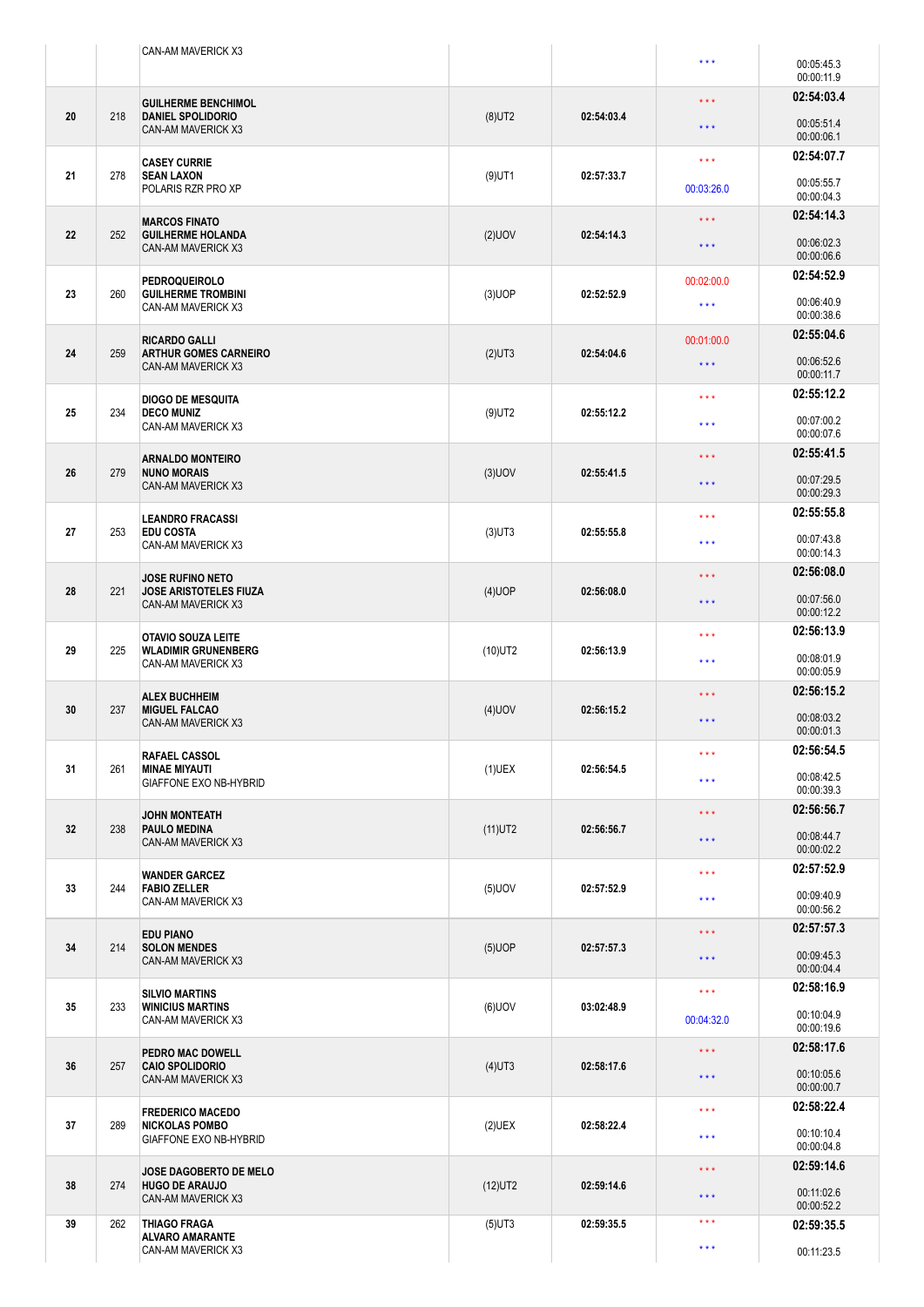|    |     |                                                                            |            |            |                                  | 00:00:20.9                             |
|----|-----|----------------------------------------------------------------------------|------------|------------|----------------------------------|----------------------------------------|
| 40 | 215 | <b>MARKUS DE WIT</b><br><b>GIOVANI BORDIN</b><br><b>CAN-AM MAVERICK X3</b> | $(13)$ UT2 | 02:59:36.5 | $\star \star \star$<br>$***$     | 02:59:36.5<br>00:11:24.5<br>00:00:01.0 |
| 41 | 256 | PEDRO HENRIQUE TEIXEIRA<br>PAULO HENRIQUE COSTA                            | $(6)$ UT3  | 03:00:14.3 | $* * *$                          | 03:00:14.3                             |
|    |     | CAN-AM MAVERICK X3                                                         |            |            | $***$                            | 00:12:02.3<br>00:00:37.8               |
| 42 | 227 | <b>MATHEUS GERMINIANI</b><br><b>JOAO SCHNORNBERGER</b>                     | $(7)$ UT3  | 03:00:27.9 | $***$                            | 03:00:27.9<br>00:12:15.9               |
|    |     | CAN-AM MAVERICK X3                                                         |            |            | $***$                            | 00:00:13.6<br>03:00:35.7               |
| 43 | 273 | <b>EDUARDO MARINI</b><br><b>GABRIEL MARTINS</b><br>CAN-AM MAVERICK X3      | $(14)$ UT2 | 03:00:35.7 | $* * *$<br>$***$                 | 00:12:23.7<br>00:00:07.8               |
|    |     | <b>EUCLIDES BENVENUTI</b>                                                  |            |            | $\star \star \star$              | 03:00:51.8                             |
| 44 | 251 | <b>HENRY RITTER</b><br>CAN-AM MAVERICK X3                                  | $(7)$ UOV  | 03:00:51.8 | $***$                            | 00:12:39.8<br>00:00:16.1               |
| 45 | 281 | <b>GILVANDO BARBOSA</b><br><b>GEORGE HAMILTON</b>                          | $(8)$ UT3  | 03:00:51.9 | $***$                            | 03:00:51.9                             |
|    |     | CAN-AM MAVERICK X3                                                         |            |            | $***$                            | 00:12:39.9<br>00:00:00.1               |
| 46 | 288 | <b>FABRICIO GOMES</b><br><b>THAYS AMELIA</b>                               | $(9)$ UT3  | 03:01:44.9 | $\star \star \star$              | 03:01:44.9                             |
|    |     | CAN-AM MAVERICK X3                                                         |            |            | $***$                            | 00:13:32.9<br>00:00:53.0               |
| 47 | 241 | <b>CARLOS EDUARDO MELO</b><br><b>GEORGE MARTINS</b>                        | $(6)$ UOP  | 03:02:08.1 | $***$                            | 03:02:08.1                             |
|    |     | CAN-AM MAVERICK X3                                                         |            |            | $***$                            | 00:13:56.1<br>00:00:23.2               |
| 48 | 285 | <b>JORGE WAGENFUHR</b><br><b>RODRIGO KHEZAM</b>                            | $(8)$ UOV  | 03:02:09.7 | $\star \star \star$<br>$***$     | 03:02:09.7<br>00:13:57.7               |
|    |     | <b>CAN-AM MAVERICK X3</b>                                                  |            |            |                                  | 00:00:01.6<br>03:02:18.5               |
| 49 | 245 | <b>MIGUEL MARIOTTI</b><br><b>CLAUDIO RIESER</b><br>CAN-AM MAVERICK X3      | $(10)$ UT3 | 03:02:18.5 | $***$<br>$\star \star \star$     | 00:14:06.5                             |
|    |     | <b>DANIEL GONCALVES</b>                                                    |            |            | $***$                            | 00:00:08.8<br>03:02:41.1               |
| 50 | 247 | <b>MARCELO CARESTIATO</b><br>CAN-AM MAVERICK X3                            | $(9)$ UOV  | 03:02:41.1 | $***$                            | 00:14:29.1<br>00:00:22.6               |
|    | 212 | <b>ALLAN CESTARI</b>                                                       |            | 03:02:45.7 | $***$                            | 03:02:45.7                             |
| 51 |     | <b>WEIDNER MOREIRA</b><br>CAN-AM MAVERICK X3                               | $(7)$ UOP  |            | $***$                            | 00:14:33.7<br>00:00:04.6               |
| 52 | 263 | <b>DALTRO MARONEZI</b><br><b>LUCIANI MARONEZI</b>                          | $(10)$ UOV | 03:03:15.2 | $***$                            | 03:03:15.2                             |
|    |     | CAN-AM MAVERICK X3                                                         |            |            | $***$                            | 00:15:03.2<br>00:00:29.5               |
| 53 | 286 | <b>MARCELO WEYNE</b><br><b>ANDRE BALLA</b>                                 | $(11)$ UOV | 03:03:56.7 | $\star \star \star$              | 03:03:56.7                             |
|    |     | CAN-AM MAVERICK X3                                                         |            |            | $***$                            | 00:15:44.7<br>00:00:41.5               |
| 54 | 268 | <b>RICARDO MARIOTTI</b><br><b>GABRIEL BISSOTTO</b>                         | $(12)$ UOV | 03:04:12.5 | $\star$ $\star$ $\star$<br>$***$ | 03:04:12.5<br>00:16:00.5               |
|    |     | CAN-AM MAVERICK X3                                                         |            |            |                                  | 00:00:15.8<br>03:04:56.5               |
| 55 | 219 | <b>THIAGO TORRES</b><br><b>EDUARDO SHIGA</b><br>POLARIS TURBO S            | $(15)$ UT2 | 03:04:56.5 | $\star \star \star$<br>$***$     | 00:16:44.5<br>00:00:44.0               |
|    |     | <b>PAULO CLOSS</b>                                                         |            |            | $***$                            | 03:05:14.0                             |
| 56 | 276 | <b>PAULO EDGAR CLOSS</b><br>CAN-AM MAVERICK X3                             | $(13)$ UOV | 03:05:14.0 | $\star \star \star$              | 00:17:02.0<br>00:00:17.5               |
| 57 | 248 | <b>HELENA DEYAMA</b><br><b>CRISTINA POSSETTI</b><br>CAN-AM MAVERICK X3     | $(14)$ UOV | 03:05:43.1 | $\star \star \star$              | 03:05:43.1                             |
|    |     |                                                                            |            |            | $\star$ $\star$ $\star$          | 00:17:31.1<br>00:00:29.1               |
| 58 | 208 | <b>LEANDRO TORRES</b><br><b>JOAO ARENA</b>                                 | $(8)$ UOP  | 03:06:03.8 | $***$                            | 03:06:03.8                             |
|    |     | POLARIS TURBO S                                                            |            |            | $***$                            | 00:17:51.8<br>00:00:20.7               |
| 59 | 290 | <b>DANIEL MASILI GOMES</b><br><b>HELDER SIQUEIRA</b>                       | $(15)$ UOV | 03:06:06.9 | $\star\star\star$                | 03:06:06.9<br>00:17:54.9               |
|    |     | CAN-AM MAVERICK X3                                                         |            |            | $***$                            | 00:00:03.1                             |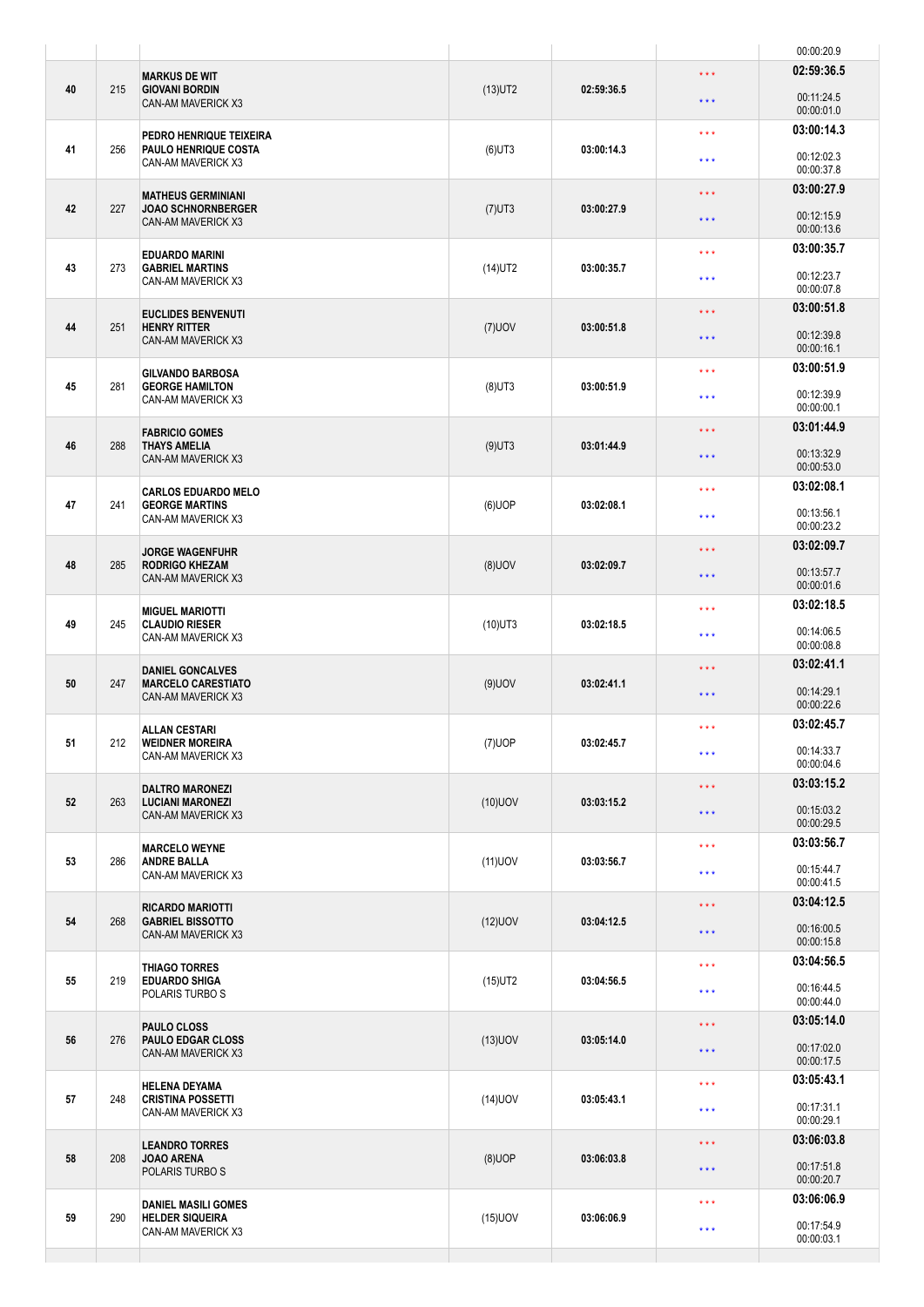| 60 | 284 | <b>EDUARDO TEIXEIRA</b><br><b>TULIO TANIGUCHI</b>         | $(16)$ UOV | 03:11:34.7 | $***$                   | 03:11:34.7               |
|----|-----|-----------------------------------------------------------|------------|------------|-------------------------|--------------------------|
|    |     | <b>CAN-AM MAVERICK X3</b>                                 |            |            | $\star \star \star$     | 00:23:22.7<br>00:05:27.8 |
|    |     | <b>GUSTAVO ZANFORLIN</b>                                  |            |            | $\star$ $\star$ $\star$ | 03:12:10.8               |
| 61 | 235 | <b>ANDRE MUNHOZ</b><br>CAN-AM MAVERICK X3                 | $(16)$ UT2 | 03:12:10.8 | $***$                   | 00:23:58.8<br>00:00:36.1 |
|    |     | <b>RICARDO CABRAL</b>                                     |            |            | $\star \star \star$     | 03:14:18.2               |
| 62 | 287 | PAULO CAMPELO<br><b>CAN-AM MAVERICK X3</b>                | $(17)$ UT2 | 03:14:18.2 | $\star$ $\star$ $\star$ | 00:26:06.2<br>00:02:07.4 |
|    |     | LUIS TIBURCIO DE MELO                                     |            |            | $\star \star \star$     | 03:14:56.9               |
| 63 | 223 | <b>ARTUR TEIXEIRA</b><br>CAN-AM MAVERICK X3               | $(18)$ UT2 | 03:14:56.9 | $***$                   | 00:26:44.9<br>00:00:38.7 |
|    |     | ROBERTO VILELA FRANCA                                     |            |            | $\star \star \star$     | 03:19:06.5               |
| 64 | 270 | <b>ROSANA DE LIMA SOARES</b><br><b>CAN-AM MAVERICK X3</b> | $(11)$ UT3 | 03:19:06.5 | $\star$ $\star$ $\star$ | 00:30:54.5<br>00:04:09.6 |
|    |     | <b>CAROLINA HANISCH</b>                                   |            |            | $\star$ $\star$ $\star$ | 03:19:44.0               |
| 65 | 282 | <b>CAMILA HANISCH</b><br><b>CAN-AM MAVERICK X3</b>        | $(19)$ UT2 | 03:19:44.0 | ***                     | 00:31:32.0<br>00:00:37.5 |
|    |     | <b>LEONARDO CASTRO</b>                                    |            |            | $\star \star \star$     | 03:22:43.9               |
| 66 | 232 | <b>JOAO VICTOR RIBEIRO</b><br>CAN-AM MAVERICK X3          | $(20)$ UT2 | 03:22:43.9 | $\star$ $\star$ $\star$ | 00:34:31.9<br>00:02:59.9 |
|    |     | <b>ITALO SANTIAGO</b>                                     |            |            | $\star \star \star$     | 03:27:10.6               |
| 67 | 280 | LINCOLN DIEGO CIRQUEIRA<br>CAN-AM MAVERICK X3             | $(12)$ UT3 | 03:27:10.6 | $\star$ $\star$ $\star$ | 00:38:58.6<br>00:04:26.7 |
|    |     | <b>LUIS CARLOS NACIF</b>                                  |            |            | 00:04:00.0              | 03:27:46.8               |
| 68 | 269 | <b>FAUSTO DALLAPE</b><br><b>CAN-AM MAVERICK X3</b>        | $(17)$ UOV | 03:23:46.8 | $\star$ $\star$ $\star$ | 00:39:34.8<br>00:00:36.2 |
|    |     | <b>LEONARDO ISHIZUKA</b>                                  |            | 03:28:25.0 | $\star \star \star$     | 03:28:25.0               |
| 69 | 291 | <b>CLAUDIO BIENEMANN</b><br>CAN-AM MAVERICK X3            | $(13)$ UT3 |            | $\star \star \star$     | 00:40:13.0<br>00:00:38.2 |
|    |     | <b>ARISTIDES MAFRA</b>                                    |            |            | $\star$ $\star$ $\star$ | 03:35:22.1               |
| 70 | 217 | <b>BRENO REZENDE</b><br>CAN-AM MAVERICK X3                | $(10)$ UT1 | 03:35:22.1 | $\star$ $\star$ $\star$ | 00:47:10.1<br>00:06:57.1 |
|    |     | <b>DANIEL MAHSEREDJIAN</b>                                |            |            | $***$                   | 03:40:44.9               |
| 71 | 265 | <b>CESAR PEREIRA</b><br>CAN-AM MAVERICK X3                | $(11)$ UT1 | 03:40:44.9 | $\star\star\star$       | 00:52:32.9<br>00:05:22.8 |
|    |     | <b>GLAUBER FERNANDES</b>                                  |            |            | $\star \star \star$     | 03:59:52.3               |
| 72 | 266 | <b>CLAUDIA GRANDI</b><br><b>CAN-AM MAVERICK X3</b>        | $(14)$ UT3 | 03:59:52.3 | $\star$ $\star$ $\star$ | 01:11:40.3<br>00:19:07.4 |
|    |     | <b>LELIO CARNEIRO</b>                                     |            |            | 00:59:00.0              | 04:12:47.1               |
| 73 | 243 | <b>WEBERTH MOREIRA</b><br>CAN-AM MAVERICK X3              | $(15)$ UT3 | 03:13:47.1 | $\star\star\star$       | 01:24:35.1<br>00:12:54.8 |
|    |     | <b>WAGNER JOVENAL</b>                                     |            |            | 05:00:00.0              | 09:05:00.0               |
| 74 | 242 | <b>FLAVIO TOLEDO</b><br>CAN-AM MAVERICK X3                | $(16)$ UT3 | 04:05:00.0 | $\star\star\star$       | 06:16:48.0<br>04:52:12.9 |
|    |     | <b>BRUNO LEONARDO</b>                                     |            |            | 05:30:00.0              | 09:35:00.0               |
| 75 | 240 | PEDRO EURICO<br>CAN-AM MAVERICK X3                        | $(17)$ UT3 | 04:05:00.0 | $\star\star\star$       | 06:46:48.0<br>00:30:00.0 |
|    |     | <b>MARYO KEMPES</b>                                       |            |            | 05:30:00.0              | 09:35:00.0               |
| 76 | 255 | <b>JOSE DE DEUS BARBOSA</b><br>CAN-AM MAVERICK X3         | $(18)$ UT3 | 04:05:00.0 | $\star$ $\star$ $\star$ | 06:46:48.0<br>00:00:00.0 |
|    |     | <b>VINICIUS CASTRO</b>                                    |            |            | 05:30:00.0              | 09:35:00.0               |
| 77 | 230 | <b>ROGERIO ALMEIDA</b><br>CAN-AM MAVERICK X3              | $(21)$ UT2 | 04:05:00.0 | $\star\star\star$       | 06:46:48.0<br>00:00:00.0 |
|    |     | <b>ROBERTO KELLER</b>                                     |            |            | 10:30:00.0              | 14:35:00.0               |
| 78 | 207 | <b>RICARDO MAGNAGO</b><br>CAN-AM MAVERICK X3              | $(22)$ UT2 | 04:05:00.0 | $***$                   | 11:46:48.0<br>05:00:00.0 |
|    |     | <b>KAIQUE BENTIVOGLIO</b>                                 |            |            | 10:30:00.0              | 14:35:00.0               |
| 79 | 213 | <b>ARMANDO MIRANDA</b><br>POLARIS RZR PRO XP              | $(23)$ UT2 | 04:05:00.0 | $\star\star\star$       | 11:46:48.0<br>00:00:00.0 |
| 80 | 216 | <b>TOMAS LUZA</b><br><b>ANA PAULA FRANCIOSI</b>           | $(24)$ UT2 | 04:05:00.0 | 10:30:00.0              | 14:35:00.0               |